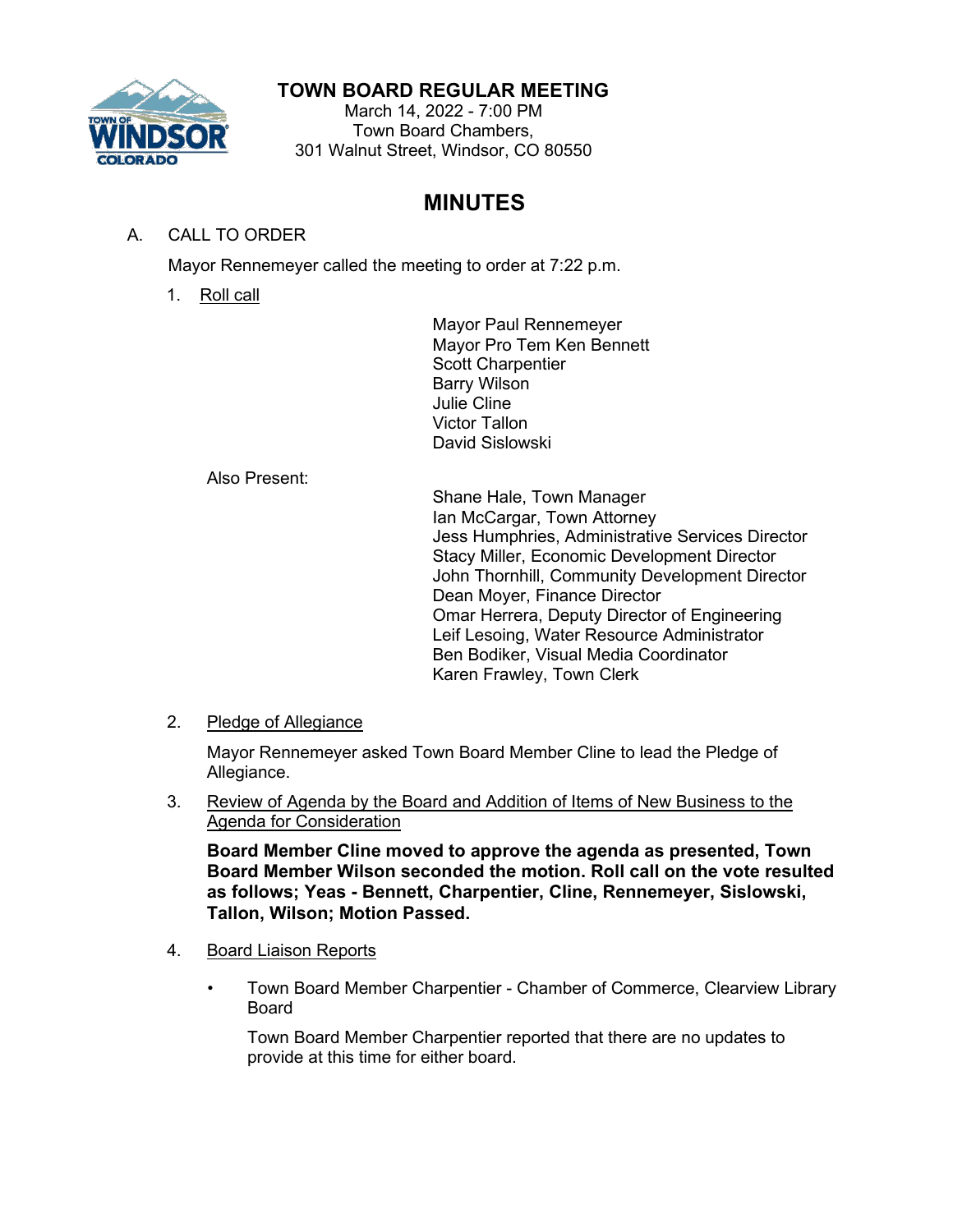• Town Board Member Wilson - Planning Commission, Larimer County Behavioral Health Policy Council

Town Board Member Wilson reported that the Planning Commission has not met since the last provided update.

Behavioral Health Policy Committee Update from March 7, 2022 Monthly Meeting

Barry Wilson represents Windsor and is the Chair of the Behavior Health Policy Council.

Impact Grantee Virtual Tours

[\(https://www.larimer.org/behavioralhealth/impactfund\):](https://www.larimer.org/behavioralhealth/impactfund)

- Carol Bennis from ChildSafe Colorado presented a virtual tour of her • agency's
	- work by sharing this short video [\(https://www.youtube.com/watch?v=2uYnJuentvI\)](https://www.youtube.com/watch?v=2uYnJuentvI) and this presentation [\(https://drive.google.com/file/d/1kfW8xXYliveDdzgRF4RhmE](https://drive.google.com/file/d/1kfW8xXYliveDdzgRF4RhmE-xE0gQn8Yn/view)[xE0gQn8Yn/view\).](https://drive.google.com/file/d/1kfW8xXYliveDdzgRF4RhmE-xE0gQn8Yn/view) Carol then answered Council member's questions. Website:<https://www.childsafecolorado.org/> Necole Hampton, joined by Kailee Melendez, from the District Attorney's
- Office

presented a virtual tour of their office's diversion programs by sharing this

presentation.

Laurie Stolen discussed UC Health's initiative to integrate behavioral health services into their continuum of care at Poudre Valley Hospital. Specifically they'll be adding 51 beds and conversations are still ongoing on what will be done with Mountain Crest. Laurie added that she looks forward to continuing the partnership with UC Health and making sure that we're complementing each other's services at the BH facility and PVH.

Laurie Stolen had an update on the BHS Facility sharing that the Board of County Commissioners formally accepted the donation from the Community Foundation of Northern Colorado via the Hope Fund. This donation, in the amount of \$258,326.81, is intended to equip detoxification units at the new Larimer County Behavioral Health Facility.

Jennifer Wolfe-Kimbell engaged the council on the naming of the Behavioral Health [facility by sharing this](https://drive.google.com/file/d/1jNZPjRAQfBwSmz-SuCD1HcKX07u7tPxh/view) presentation: [https://drive.google.com/file/d/1jNZPjRAQfBwSmz-](https://drive.google.com/file/d/1jNZPjRAQfBwSmz-SuCD1HcKX07u7tPxh/view)

[SuCD1HcKX07u7tPxh/view. Jen gave an update on the project, shared the](https://drive.google.com/file/d/1jNZPjRAQfBwSmz-SuCD1HcKX07u7tPxh/view)  [4 final](https://drive.google.com/file/d/1jNZPjRAQfBwSmz-SuCD1HcKX07u7tPxh/view) options being considered for the facility name, and reviewed the next steps. Jen also shared that a survey will be sent out to members of all 3 of the Behavioral Health advisory groups, the newly formed Equity, Diversity & Inclusion Board, Youth Advisory Committee, and CJAC to receive community member input. That survey, which is available in both English and Spanish will be sent out by Ryan Barstow along with meeting minutes via email and will close on 3/25/22.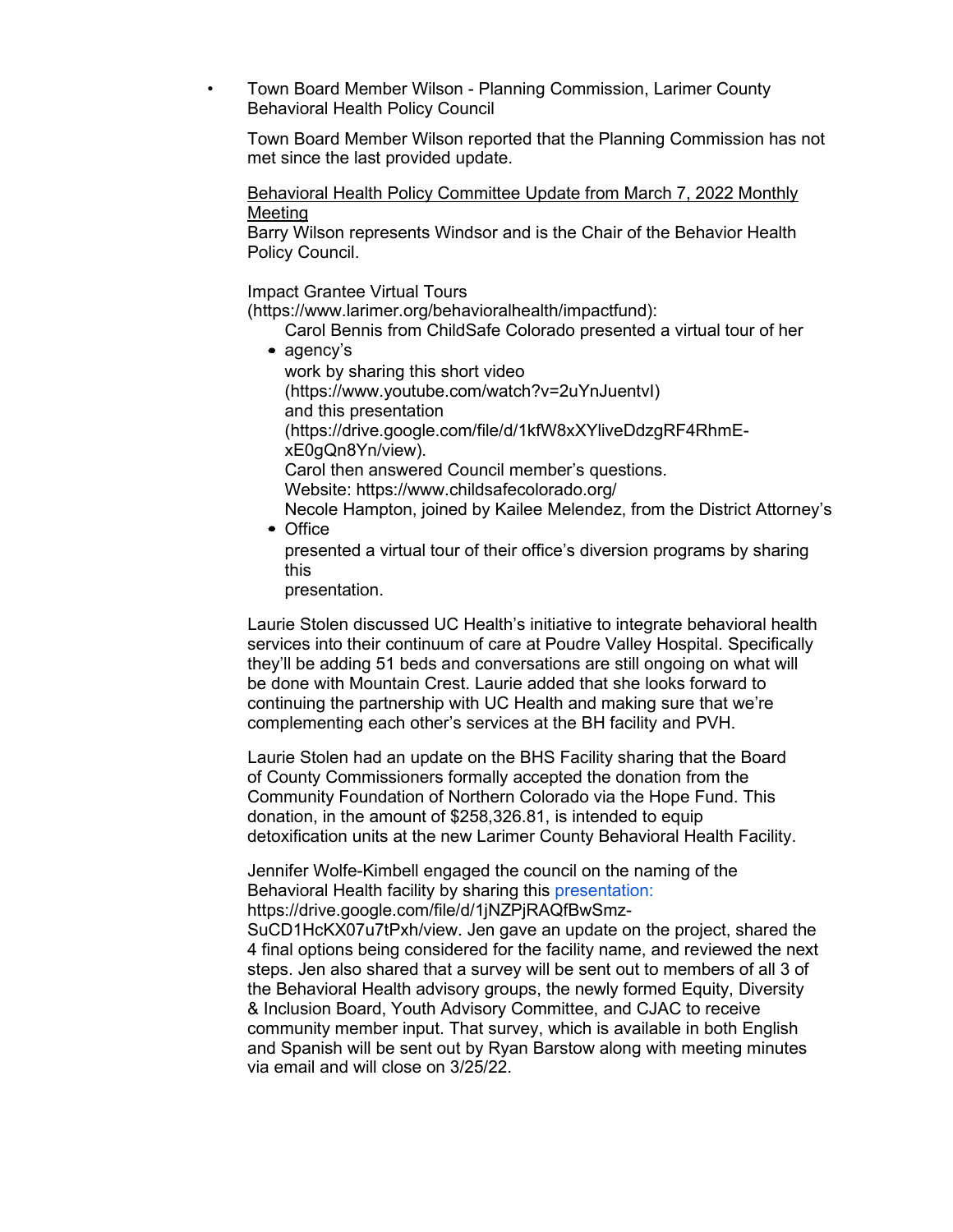• Mayor Pro Tem Bennett – Water and Sewer Board, 34, and I-25 Coalition's, Windsor Arts Commission

Mayor Pro Tem Bennett reported that the Water and Sewer Board met and had a presentation for Mr. Chad Kuhnel who passed away. Water and Sewer Board will next meet on April 20th.

Mayor Pro Tem Bennett reported that I-25 Coalition reports that they are ahead of schedule.

Mayor Pro Tem Bennett reported that the Windsor Arts Commission will meet tomorrow night where they will approve the bylaws and assign officers.

• Town Board Member Cline – Tree Board, Poudre River Trail Corridor Authority, Historic Preservation Commission

Town Board Member Cline reported that the Tree Board have not met since the last provided update.

Town Board Member Cline reported that the Poudre River Trail Corridor Authority has not met since the last provided update.

Town Board Member Cline reported that the Historic Preservation Commission met last week and are finishing up their plaques that will be on local historical locations around Windsor. They are also still working on their open house that will be held on May  $13<sup>th</sup>$  from 5:30 to 7:30 p.m. and May 14th from 10:00 a.m. to 12:00 p.m. This Historic Commission was able to secure an approximately \$25,000.00 grant that will help with the development of a preservation comp plan.

• Town Board Member Tallon - Parks, Recreation and Culture Advisory Board, Great Western Trail Authority

Town Board Member Tallon reported that the Parks, Recreation and Culture Board met last week where they discussed some museum acquisitions. Also discussed was the Parks and Trails open space ordinance to get it all cleaned up. Staff presented the aquatics team's presented on the successful program for third graders.

Town Board Member Tallon reported that the Great Western Trail Authority went through finances. The Authority will try to do an internal audit this year.

• Town Board Member Sislowski - Windsor Housing Authority, Windsor Severance Fire District

Town Board Member Sislowski reported that there is nothing to report from the Windsor Severance Fire District.

Town Board Member Sislowski reported that the Windsor Housing Authority will meet tomorrow but earlier in the week, representatives from the Housing Authority met with staff for the bike lanes on Walnut to see if there is someway to get some of the parking back that was removed.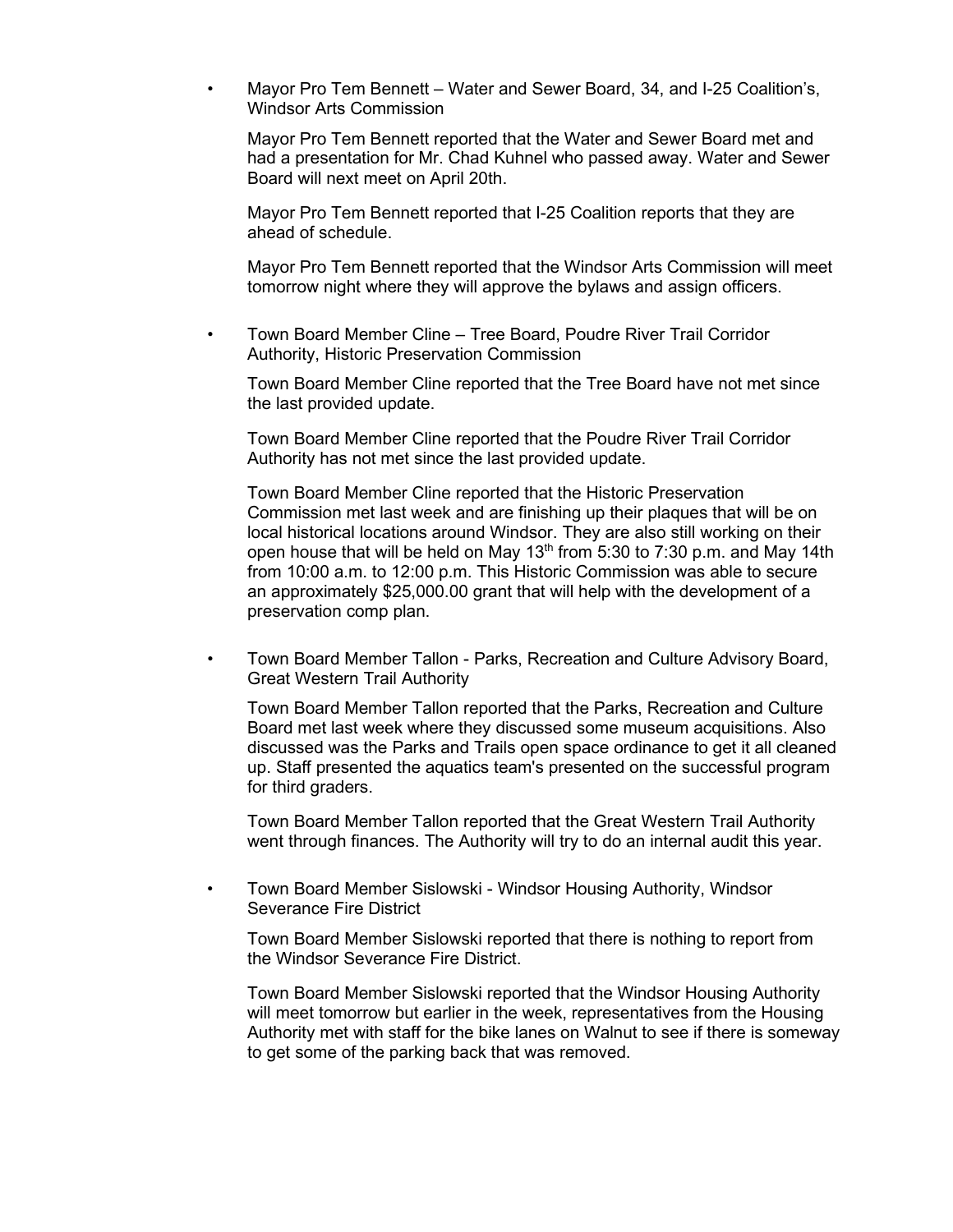• Mayor Rennemeyer - Downtown Development Authority, North Front Range MPO

Mayor Rennemeyer reported that the Downtown Development Authority has not met since the last provided update.

Mayor Rennemeyer deferred to Omar Herrera, Deputy Director of Engineering to report on some of the projects that have been approved, the Town was awarded \$1.7 million.

#### 5. Public Invited to be Heard

Mayor Rennemeyer opened the meeting up for public comment..

Jay Mendoza with Poudre Valley REA addressed the Board regarding the upcoming annual virtual meeting to be held on April 2nd at 9 a.m. Mr. Mendoza also reported that they have a rate decrease for the second time in two years of 2.8 percent cumulative over the last two years.

#### B. CONSENT CALENDAR

- 1. Minutes of the February 28, 2022 Town Board Regular Meeting K. Frawley, Town Clerk
- 2. Boards and Commissions Appointments K. Frawley, Town Clerk During the week of March 8th, Mayor Rennemeyer and Mayor Pro Tem Bennett conducted Board and Commissions interviews for vacant seats on the Historic Preservation Commission, Planning Commission, and the Water and Sewer Board.
- 3. Resolution No. 2022-11 A Resolution Vacating Town-Owned Right-of-Way Located Adjacent to Lot 9, Diamond Valley Subdivision, 10th Filing, and Reserving Certain Easement Rights Therein Upon Petition of the Affected Property Owner - Ian D. McCargar, Town Attorney

This Resolution satisfies statutory requirements for vacation of Town-owned rightof-way that was platted in the original Diamond Valley Subdivision Plat. The rightof-way in question was initially conceived as an extension from the current eastern terminus of Garden Drive, sweeping south to connect with Eastman Park Drive east of the Future Legends property. This segment of the right-of-way is not necessary for transportation purposes, given the establishment of access to the Sports Park via Eastman Park Drive.

4. Resolution No. 2022-12 A Resolution Approving and Adopting Letter of Engagement between the Town of Windsor and other Entities with Respect to Cooperative Regional Water Strategy - J. Thornhill, Community Development **Director** 

Since 2014, representatives of the municipalities in Northern Colorado have been meeting quarterly to discuss matters of regional importance. In 2019 the NoCO regional leadership group identified water as a critical issue and committed to intentionally invest in understanding regional water challenges and collaborative opportunities, and to consider how a regional water advocacy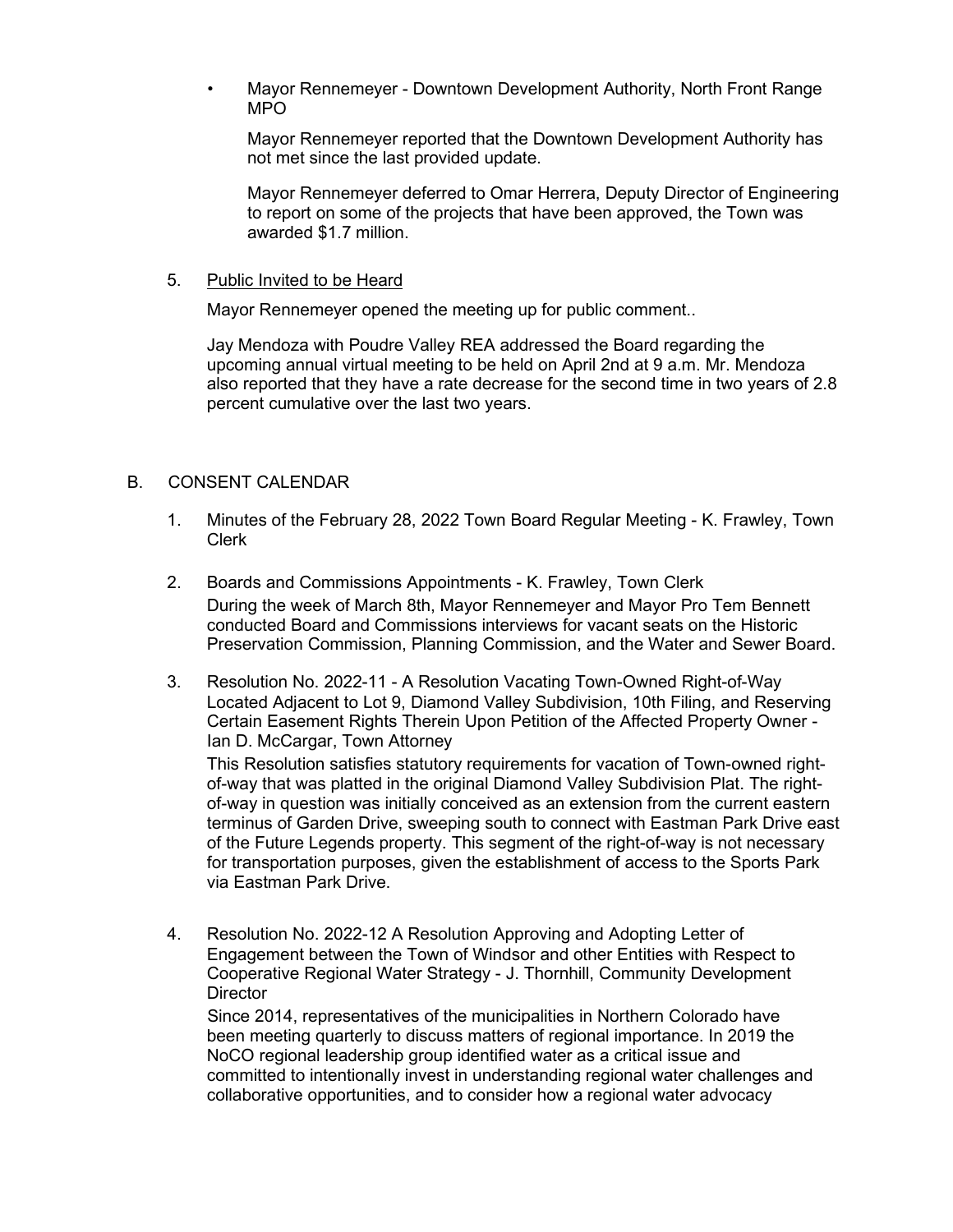organization could benefit the region. That group of municipal agencies agreed to finance and participate in a strategic planning effort known as the Northern Colorado Regional Water StratOp to further develop an understanding of aligned interests and values.

5. Report of Bills February 2022

**Mayor Pro Tem Bennett moved to approve the consent calendar as presented, Town Board Member Tallon seconded the motion. Roll call on the vote resulted as follows; Yeas - Bennett, Charpentier, Cline, Rennemeyer, Tallon, Wilson; Nays - Sislowski; Motion Passed.**

### C. BOARD ACTION

1. Resolution No. 2022 - 13 - A Resolution Approving the Incentive Agreement EMJODA, LLC

Economic Development staff began meeting with representatives from EMJODA, LLC partners with Howlers & Growlers in October of 2021. It is proposed as an upscale, jewel of a neighborhood restaurant and bar, with distinctive selections of food and drink, and superior guest service. Principal elements of this establishment will include high quality food, a lively social ambiance and a wide range of individual and group hosting opportunities and a roof top patio. Location is at 1246 Automation Drive (North East corner of Hwy 257 & Eastman Drive).

Discussion ensued between Town Board, staff, and the applicant's representative.

**Town Board Member Wilson moved to approve Resolution No. 2022-13, Board Member Cline seconded the motion. Roll call on the vote resulted as follows; Yeas - Bennett, Charpentier, Cline, Rennemeyer, Sislowski, Tallon, Wilson; Motion Passed.**

2. Resolution No. 2022-14 A Resolution approving and adopting the Amended Water Purchase Agreement Between the Town of Windsor and the Fort Collins-Loveland Water District with Respect to Water Treatment Service and Emergency Supply The Town of Windsor receives treated water from three providers: North Weld County Water District, Fort Collins-Loveland Water District (FCLWD) and the City of Greeley. The Town has contracted with FCLWD for treated water service for many years, the most recent contractual agreement between the parties was entered into on March 10, 2008. The current agreement will expire on March 10, 2023; and both parties have expressed their mutual desire to extend the contract for treated water service as well as provide emergency demand from FCLWD's storage tanks located along Crossroads Boulevard just west of the Wal-Mart distribution facility.

Discussion ensued between Town Board and staff.

**Mayor Pro Tem Bennett moved to approve Resolution No. 2022-14, Town Board Member Tallon seconded the motion. Roll call on the vote resulted as follows; Yeas - Bennett, Charpentier, Cline, Rennemeyer, Sislowski, Tallon, Wilson; Motion Passed.**

- D. COMMUNICATIONS
	- 1. Communications from Town Attorney